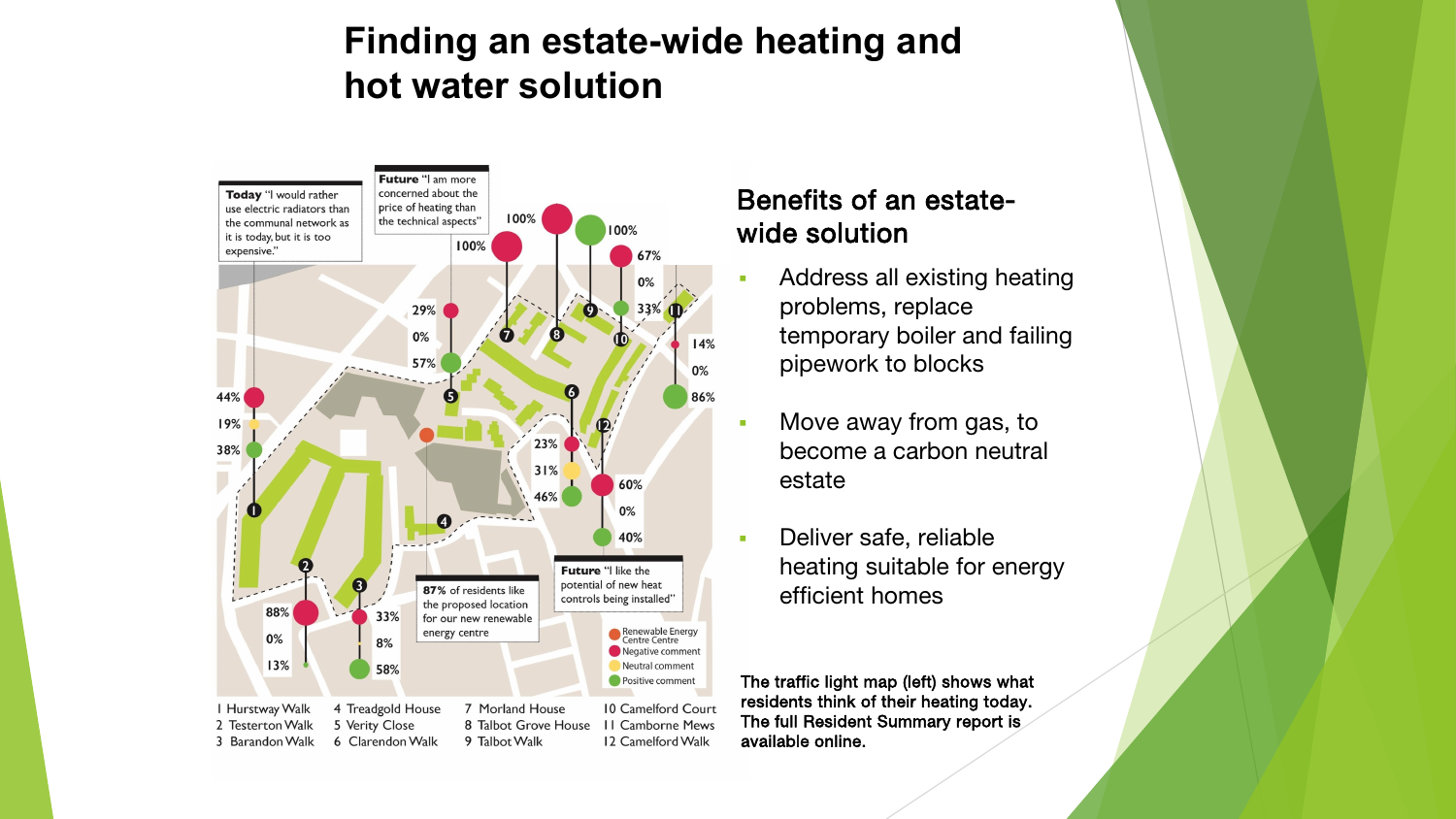# **Heating and hot water**

## **Future Heating Bills**

All homes that connect to the heat network will pay for the heat they use. Individual bills will look similar to a standard gas bill.

#### **What a heating bill will include**

**Usage Charge** price per kWh

Pay for heating you use



Tenants, leaseholders and freeholders pay in heat bill Standing Charge price per day

Pay for access to heating (covers fixed costs of maintaining pipes & energy centre, like the gas network)

Tenants pay through rent Leaseholders pay in heat bill

Homes at Lancaster West will see around a 25% reduction in heating needs after the Estate Refurbishment, saving energy, saving money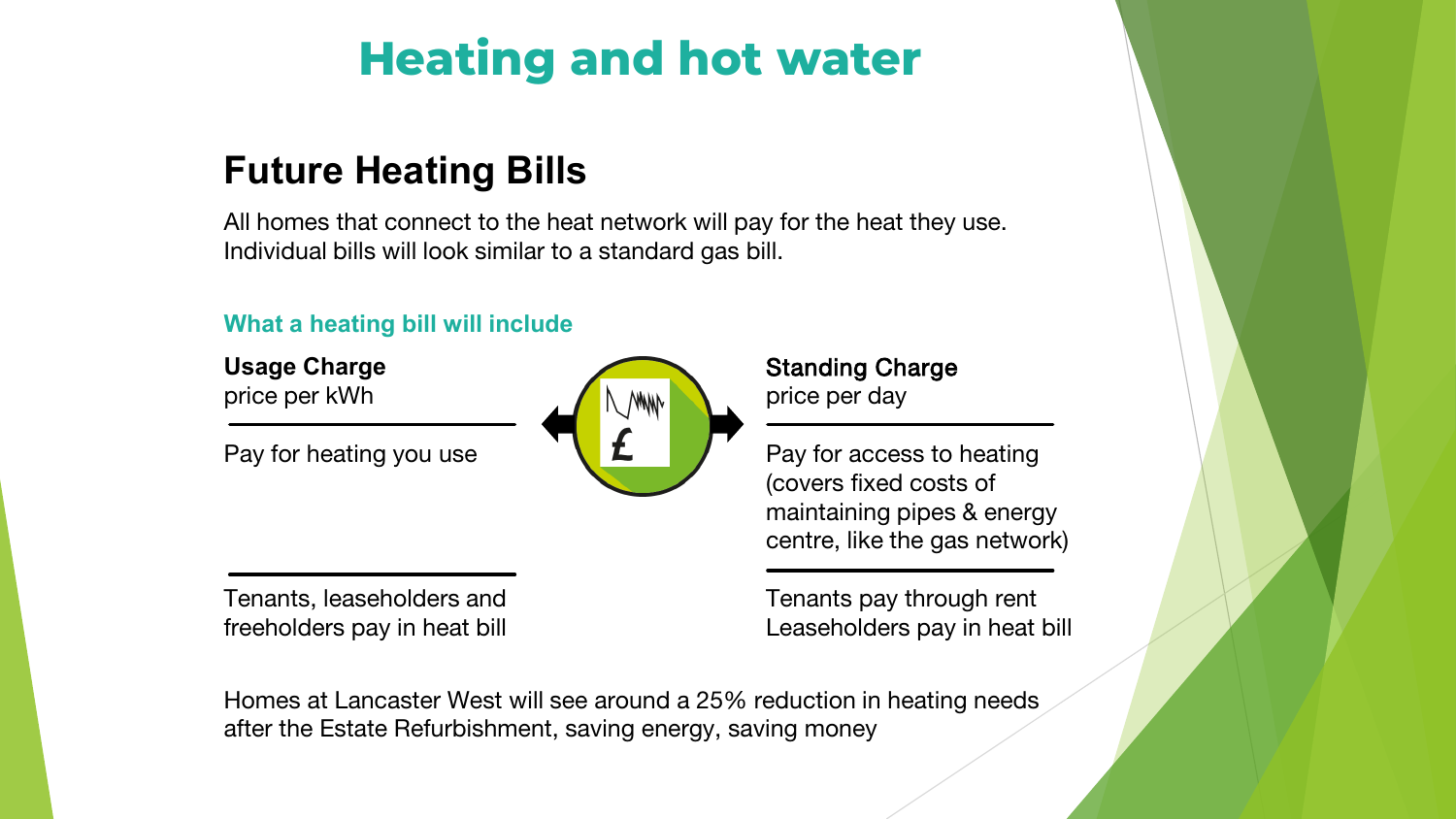Co-Designing a Resident Price Promise

## **Price Promise 1:**

## **Heat demand is reduced by around 25% (Usage Charge)**

**The refurbishment of LancWest is forecast to reduce the level of heat you need to keep your property warm by around 25%.**

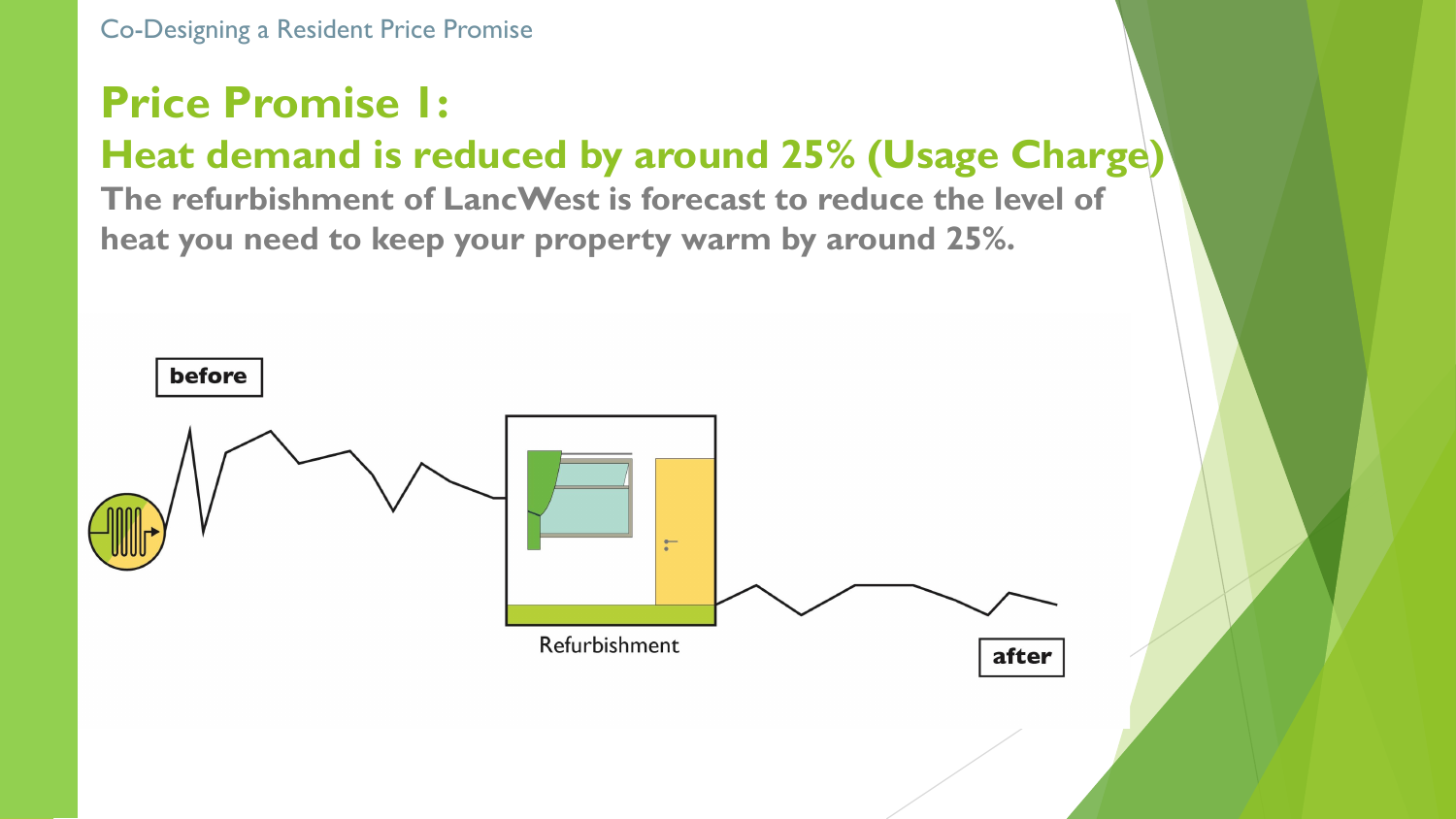## **Price Promise 2: Residents pay no more than gas until 2030 (Usage Charge)**

**Up to 2030 you will pay the cheaper energy cost, either the cost of providing renewable heat or using gas**.

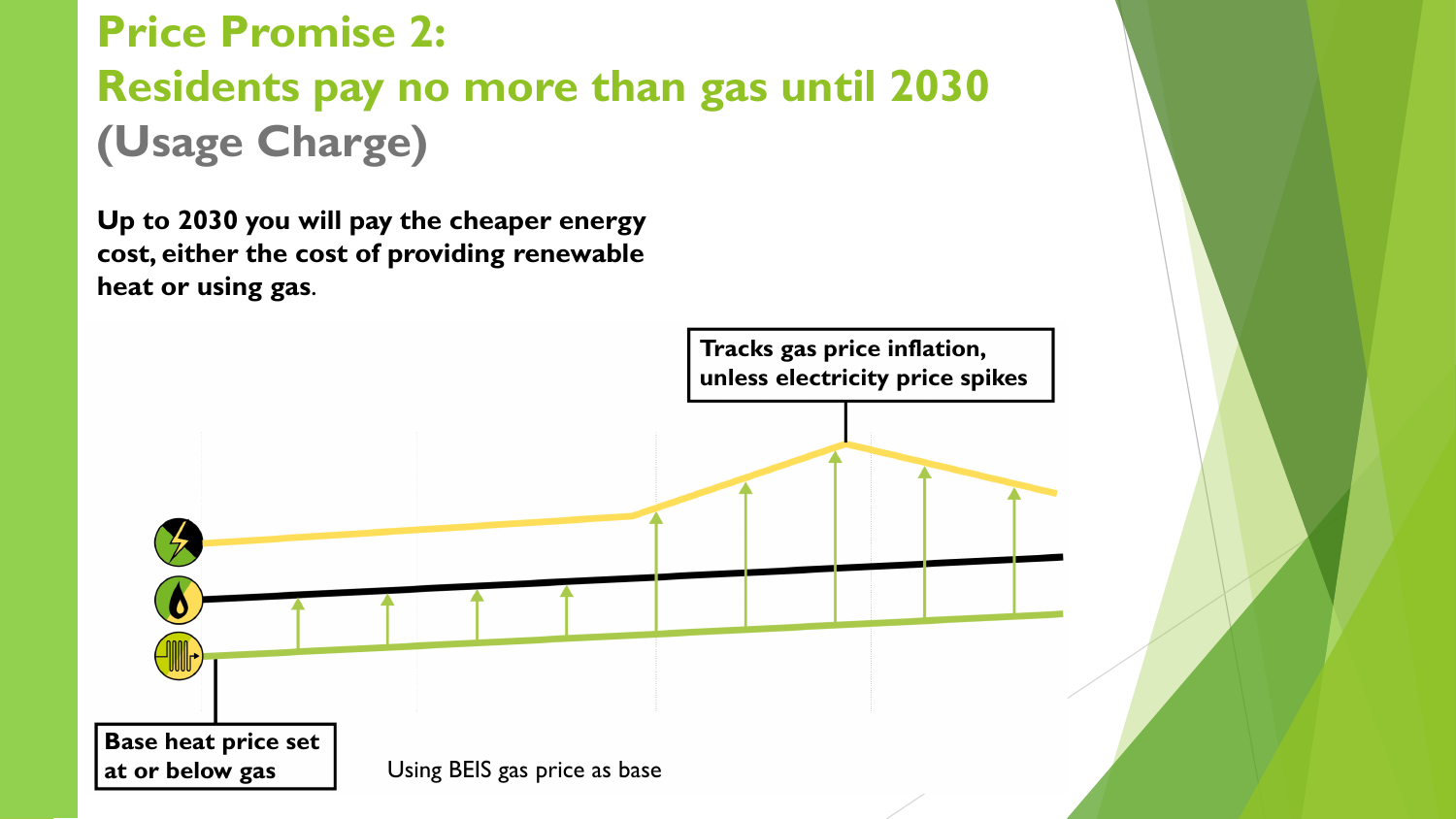### **A fair standing charge based on property size (Standing Charge) Price Promise 3**

- The Standing Charge is only seen by leaseholders. Tenants' rent is set nationally, so it isn't linked to the local Standing Charge.
- Similar to today, charging increases with number of bedrooms.
- Small households aren't penalised with a high annual cost.
- Standing Charge is kept in line with inflation until 2030